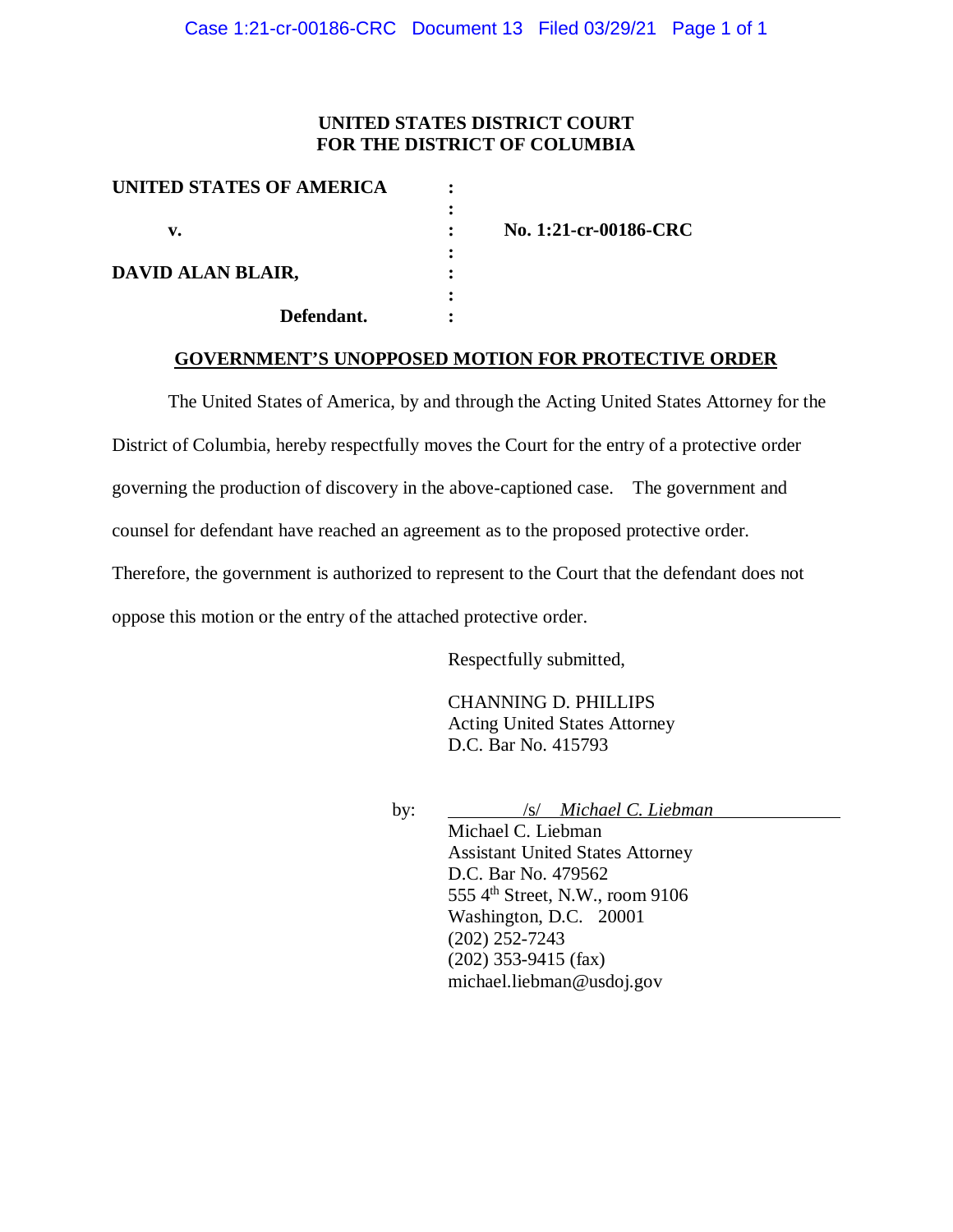## **UNITED STATES DISTRICT COURT FOR THE DISTRICT OF COLUMBIA**

| No. 1:21-cr-00186-CRC |
|-----------------------|
|                       |
|                       |
|                       |
|                       |
|                       |

## **PROTECTIVE ORDER GOVERNING DISCOVERY**

To expedite the flow of discovery material between the parties and adequately protect the

United States' legitimate interests, it is, pursuant to the Court's authority under Fed. R. Crim. P.

16(d)(1) and with the consent of the parties, ORDERED:

1. **Materials Subject to this Order.** This Order governs materials provided by the

United States at any stage of discovery during this case and which the United States has

identified as either "Sensitive" or "Highly Sensitive." Examples of materials that the United

States may designate as "Sensitive" or "Highly Sensitive" pursuant to this Order include but are

not limited to:

- a. Personal identity information as identified in Rule 49.1 of the Federal Rules of Criminal Procedure, as well as telephone numbers, email addresses, driver's license numbers, and similar unique identifying information;
- b. Information regarding the government's confidential sources;
- c. Information that may jeopardize witness security;
- d. Contact information for, photographs of, and private conversations with individuals that do not appear to be related to the criminal conduct in this case;
- e. Medical or mental health records;
- f. Sources and methods law-enforcement officials have used, and will continue to use, to investigate other criminal conduct related to the publicly filed charges;
- g. Surveillance camera footage from the U.S. Capitol Police's extensive system of cameras on U.S. Capitol grounds;<sup>1</sup>

 $\frac{1}{1}$  ${}^{1}$ To be clear, this does not include footage from body worn cameras from other police departments that responded on January 6, 2021, the vast amount of which the United States will *not* designate as Sensitive or Highly Sensitive. (Body worn camera footage will be marked Sensitive or Highly Sensitive only if it contains material described in paragraph one above or for a similar reason not anticipated by this Order.)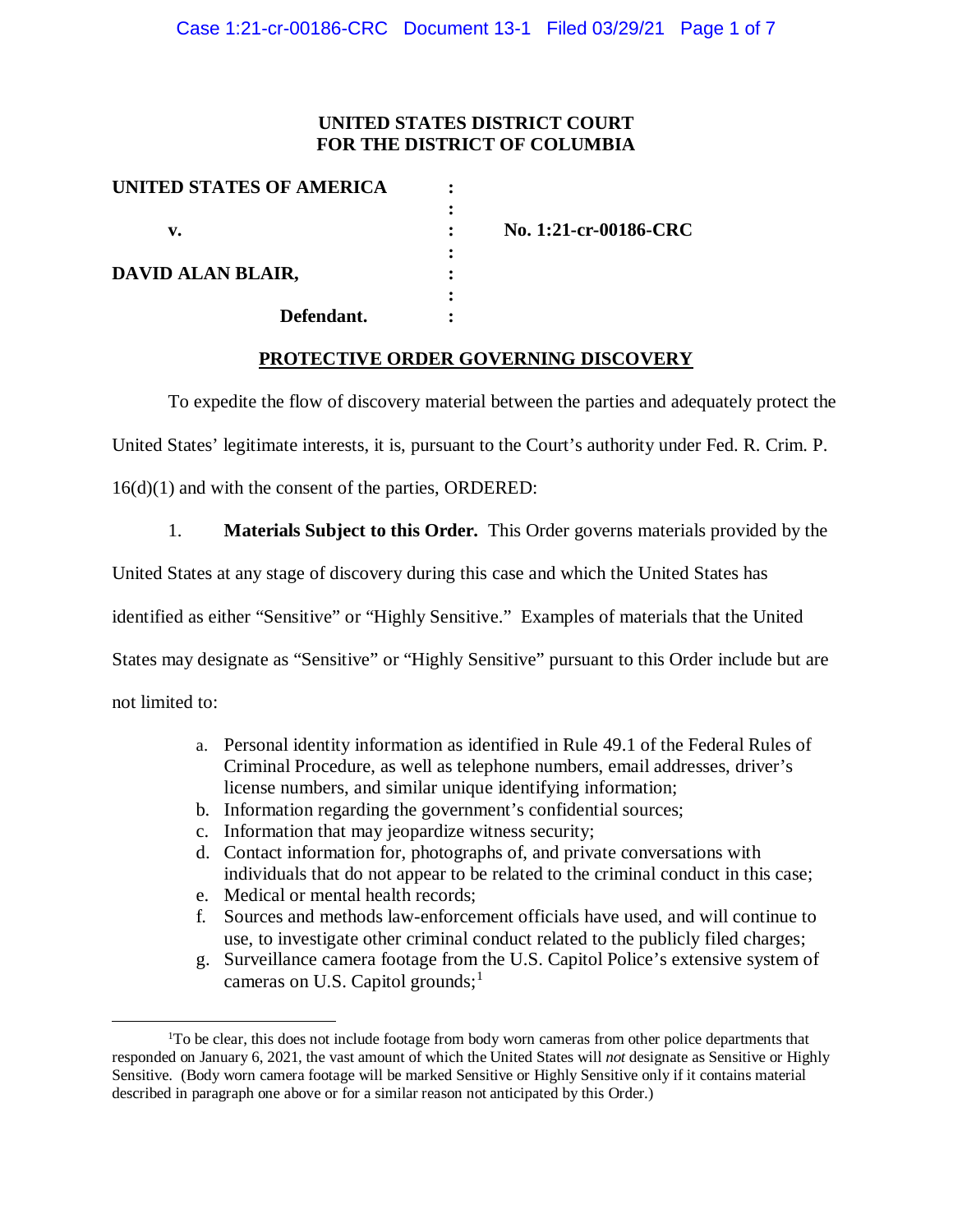- h. Repair estimates from the Architect of the Capitol;
- i. Materials designated as "security information" pursuant 2 U.S.C. §1979; and
- j. Tax returns or tax information.

This Order will not be used to designate materials as Sensitive or Highly Sensitive unless such designation is necessary for one of the reasons stated in this paragraph or for a similar reason not anticipated by this Order. The government agrees to make every effort to provide discovery in a manner that will allow for most discovery to be produced without such designations.

2. **Defendant.** Any reference to "Defendant" herein refers individually to each

defendant identified in the caption above.

3. **Legal Defense Team.** The "legal defense team" includes defense counsel

(defined as counsel of record in this case, including any post-conviction or appellate counsel)

and any attorneys, investigators, paralegals, support staff, and expert witnesses who are advising

or assisting defense counsel in connection with this case.

# 4. **Rules for the Handling of Sensitive and Highly Sensitive Materials.**

- a. **Limitations on Use.** Defendant and the legal defense team may use Sensitive and Highly Sensitive discovery materials solely in connection with the defense of this case and any other case connected to the events at the United States Capitol on January 6, 2021, including any post-conviction or appellate litigation, and for no other purpose, and in connection with no other proceeding, without further order of this Court.
- b. **Limitations on Dissemination.** No Sensitive or Highly Sensitive materials, or the information contained therein, may be disclosed to any persons other than Defendant, the legal defense team, or the person to whom the Sensitive or Highly Sensitive information solely and directly pertains or his/her counsel, without agreement of the United States or prior authorization from the Court.
- c. **Limitations on Reproduction.** Defendant, the legal defense team, and authorized persons shall not copy or reproduce the Sensitive or Highly Sensitive materials except in order to provide copies of the materials for use in connection with this case by Defendant, the legal defense team, the person to whom the Sensitive or Highly Sensitive information solely and directly pertains or his/her counsel, and other persons to whom the Court may authorize disclosure (collectively, "authorized persons").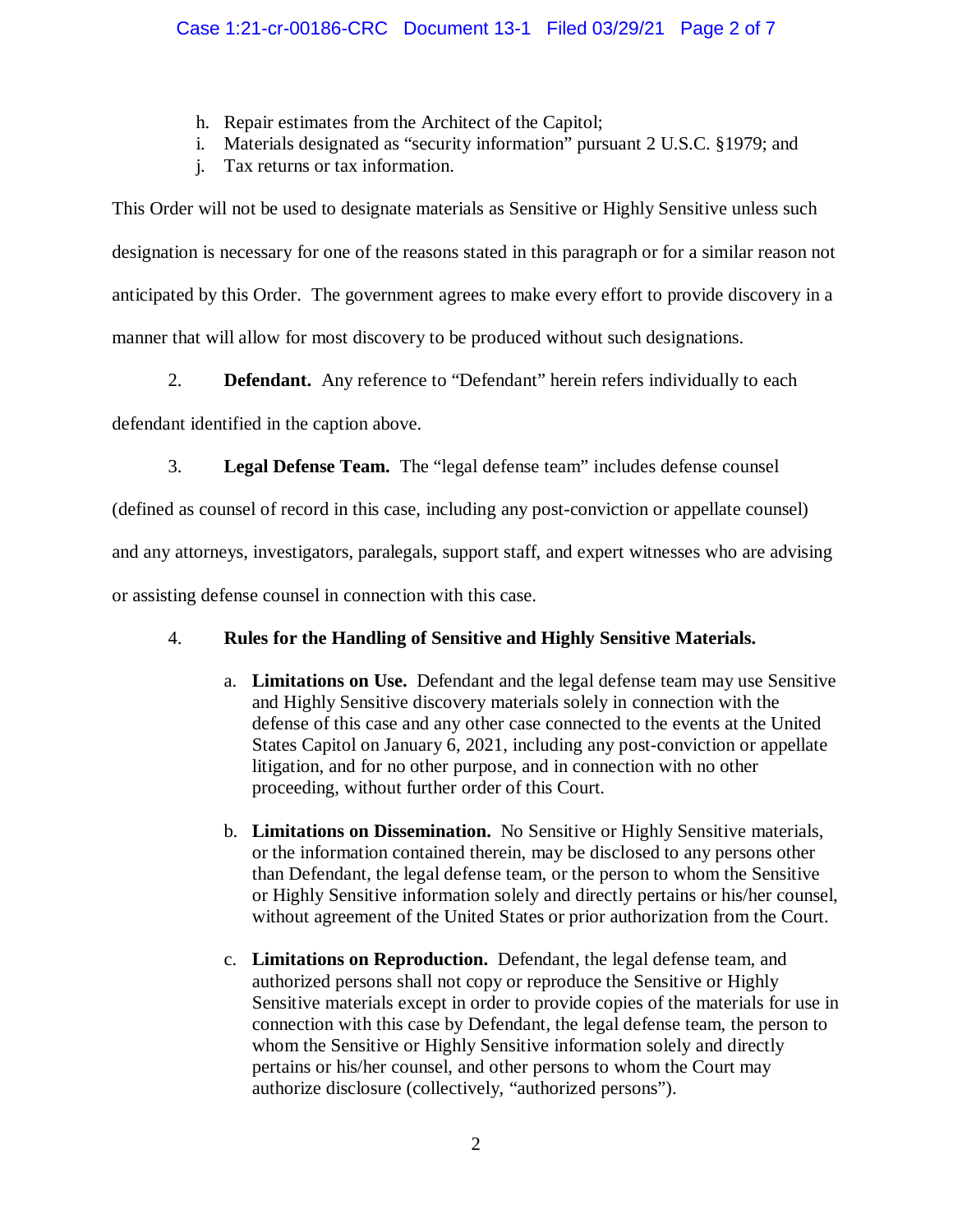If defense counsel provides Defendant access to Sensitive or Highly Sensitive materials, defense counsel must advise Defendant that Defendant may not record any personal identity information as identified in Rule 49.1 of the Federal Rules of Criminal Procedure or any telephone numbers, email addresses, driver's license numbers, and similar unique identifying information. By signing the attached affirmation, Defendant agrees not to do so.

Copies and reproductions, and any notes or records made in relation to the contents of the Sensitive and Highly Sensitive materials, are to be treated in the same manner as the original materials.

- d. **Court Filings.** Absent prior agreement by the parties or permission from the Court, no party shall disclose materials designated as Sensitive or Highly Sensitive in any public filing with the Court. Such materials shall be submitted under seal. The Clerk shall accept for filing under seal any filings so marked by the parties pursuant to this Order.
- e. **Court Hearings.** The restrictions in this Order shall not limit either party in the use of the materials in judicial proceedings in this case. The procedures for use of designated Sensitive and Highly Sensitive materials during any hearing or the trial of this matter shall be determined by the parties and the Court in advance of the hearing or trial. No party shall disclose materials designated Sensitive or Highly Sensitive in open court without agreement by the parties that such materials may be disclosed in open court or prior consideration by the Court.

## 5. **Additional Rules for Handling of Sensitive Materials.** The following

additional terms apply to Sensitive materials:

**Storage.** Sensitive materials must be maintained in the custody and control of Defendant, the legal defense team, and authorized persons. This restriction shall not apply to the person to whom the Sensitive information solely and directly pertains or his/her attorney.

# 6. **Additional Rules for Handling of Highly Sensitive Materials.** The following

additional rules apply to Highly Sensitive materials:

a. **Additional Limitations on Dissemination.** Defense counsel may not provide a copy of Highly Sensitive materials to Defendant or permit Defendant to view such materials unsupervised by defense counsel or an attorney, investigator, paralegal, or support staff person employed by defense counsel. The parties agree that defense counsel or an attorney, investigator, paralegal,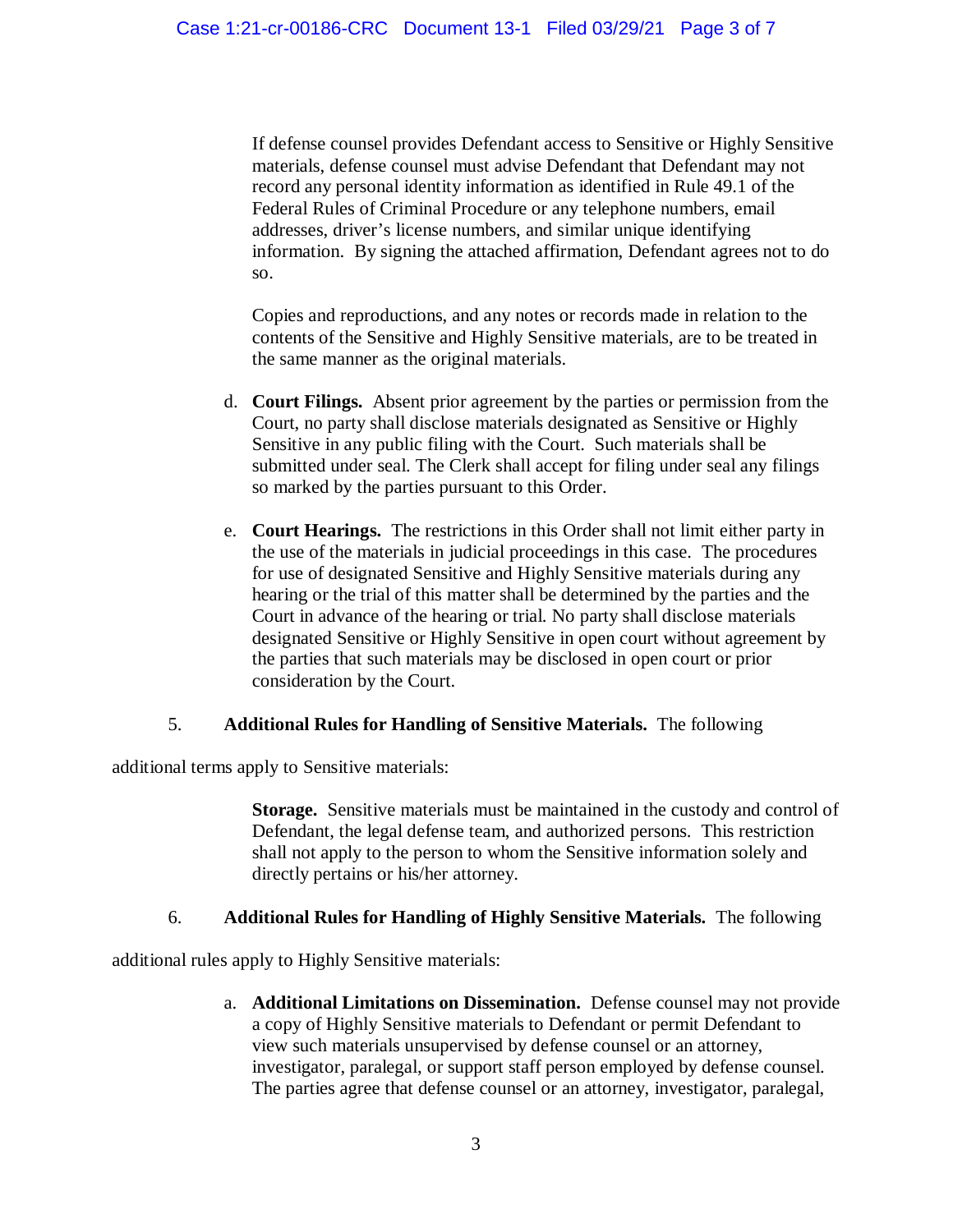or support staff person employed by defense counsel, may supervise Defendant by allowing access to Highly Sensitive materials through a cloudbased delivery system that permits Defendant to view the materials but does not permit Defendant the ability to download; provided that, prior to doing so, defense counsel first provides notice to the United States and allow the United States to file an objection with the Court if no agreement is reached.

- b. **Additional Limitations on Reproduction.** Counsel agrees that prior to showing materials to Defendant designated as Highly Sensitive, counsel or an attorney, investigator, paralegal, or support staff person employed by defense counsel will read Defendant the relevant parts of this Order, and remind Defendant of the consequences of violating the Order. If Defendant takes notes regarding Highly Sensitive materials, counsel or an attorney, investigator, paralegal, or support staff person employed by defense counsel must take reasonable steps to determine whether Defendant has copied any personal identity information as identified in Rule 49.1 of the Federal Rules of Criminal Procedure or any telephone numbers, email addresses, driver's license numbers, and similar unique identifying information.
- c. **Storage.** Highly Sensitive materials must be maintained in the custody and control of the legal defense team and authorized persons. This restriction shall not apply to the person to whom the Highly Sensitive information solely and directly pertains or his/her attorney.

7. **Viewing by Incarcerated Defendants.** If Defendant is in the custody of the

United States Marshals Service, defense counsel is authorized to provide a copy of discovery materials to the appropriate point of contact so that the defendant can view the discovery materials, subject to the terms of this Order.

8. **Disputes.** The parties shall make a good faith effort to resolve any dispute about a sensitivity designation before requesting the Court's intervention. The United States may agree to remove or reduce a sensitivity designation without further order of this Court. Whenever the redaction of specified information will resolve the basis for which a sensitivity designation was applied, the United States will agree to redaction, and such redaction will render the materials no longer subject to this Order. Any agreement to reduce or remove a sensitivity designation or to redact specific information shall be memorialized in writing.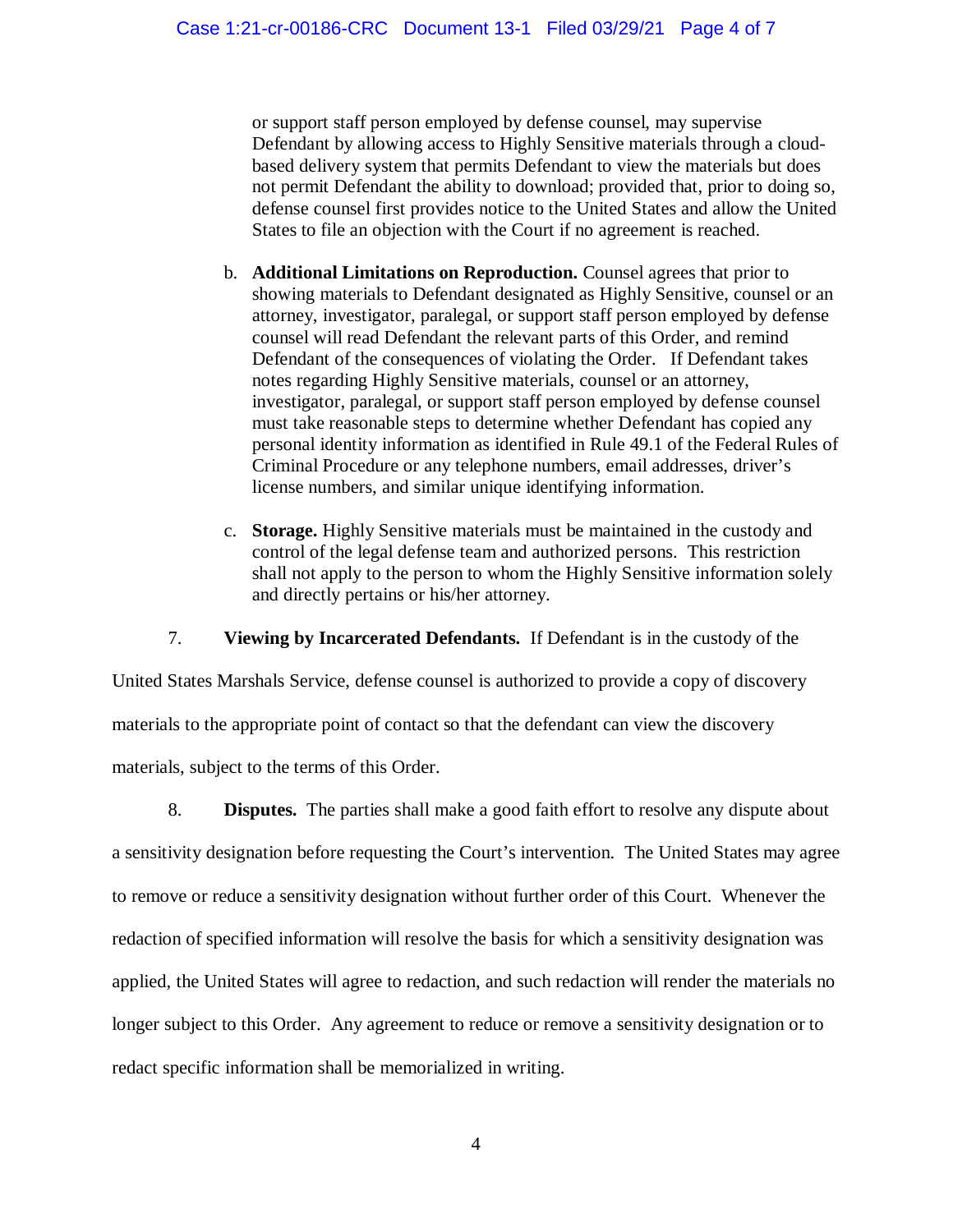#### Case 1:21-cr-00186-CRC Document 13-1 Filed 03/29/21 Page 5 of 7

9. **Modification Permitted.** Nothing in this Order shall prevent any party from seeking modification of this Order nor prevent the defense from contesting a sensitivity designation. The parties agree that the burden of demonstrating the need for a protective order remains with the government at all times.

10. **Failure not Waiver.** The failure by the United States to designate any materials as Sensitive or Highly Sensitive upon disclosure shall not constitute a waiver of the United States' ability to later designate the materials as Sensitive or Highly Sensitive but the government must separately identify and memorialize the changed status of those materials in writing.

11. **Automatic Exclusions from this Order.** This Order does not apply to materials that:

- a. Are, or later become, part of the public court record, including materials that have been received in evidence in this or other public trials or hearings;
- b. Were derived directly from Defendant or that pertain solely to Defendant. Examples of such materials include Defendant's own financial records, telephone records, digital device downloads, social media records, electronic communications, arrest records, and statements to law enforcement; <sup>2</sup> and
- c. Materials that the defense obtains by means other than discovery.
- 12. **Government's Discovery Obligations.** Nothing in this Order modifies the

United States' obligations at any stage of discovery in this case pursuant to Federal Rules of

Criminal Procedure 16 and 26.2, Local Criminal Rule 5.1, 18 U.S.C. § 3500 (the Jencks Act),

and the government's general obligation to produce exculpatory and impeachment information in

criminal cases.

 $\overline{\phantom{2}}$ <sup>2</sup>Discoverable materials that were derived directly from Defendant or that pertain solely to Defendant are exempt from this Order regardless of whether the United States has designated any such materials as "Sensitive" or "Highly Sensitive" because the same materials are being provided or made available to co-defendants or other persons charged in connection with the events at the United States Capitol on January 6, 2021.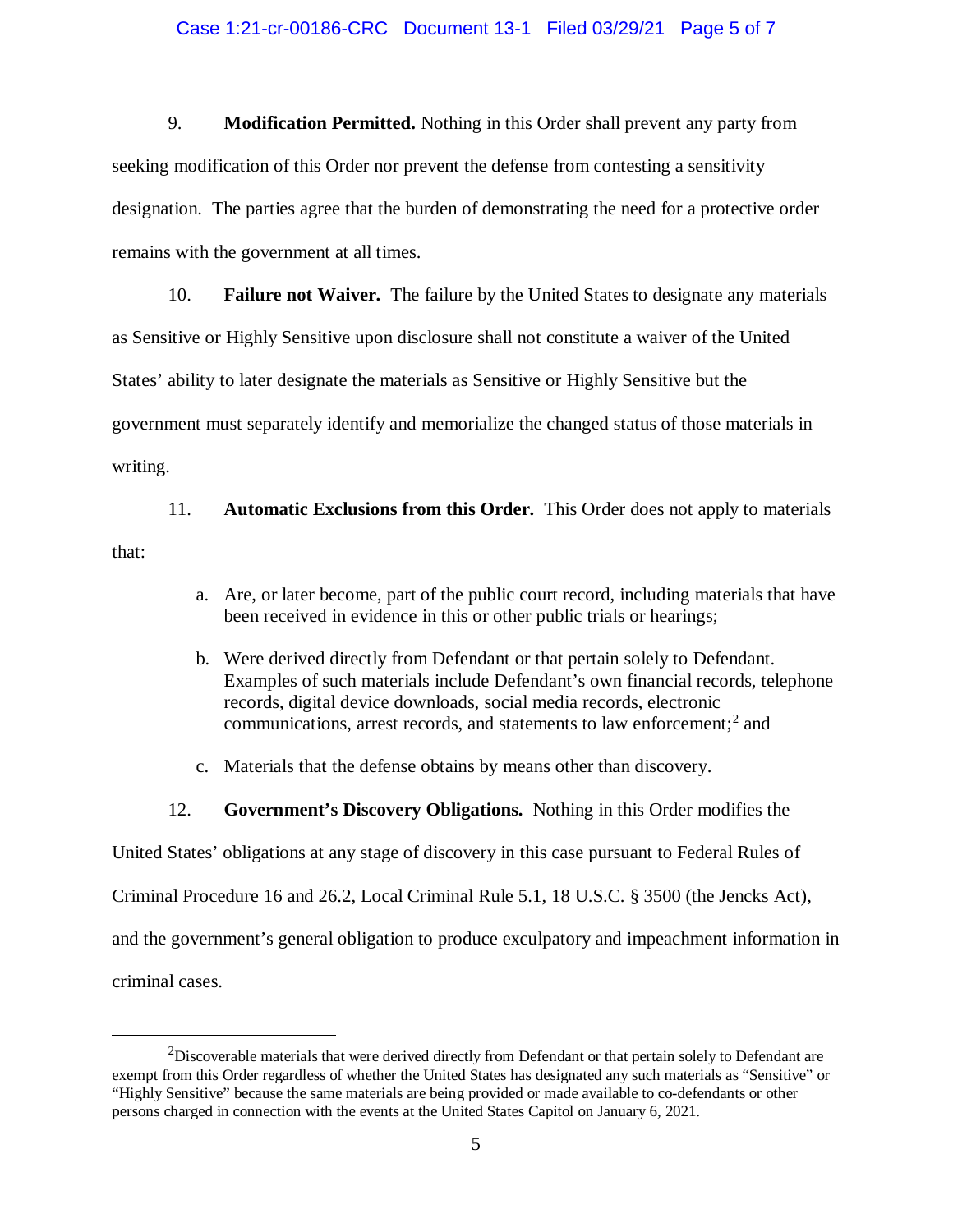#### Case 1:21-cr-00186-CRC Document 13-1 Filed 03/29/21 Page 6 of 7

13. **Defense Counsel's Obligations.** Defense counsel must provide a copy of this Order to, and review the terms of this Order with, members of the legal defense team, Defendant, and any other person, before providing them access to Sensitive or Highly Sensitive materials. Defense counsel must obtain a fully executed copy of Attachment A before providing Defendant access to Sensitive or Highly Sensitive materials, and must file a copy with the Court within one week of execution.

14. **No Ruling on Discoverability or Admissibility**. This Order does not constitute a ruling on the question of whether any particular material is properly discoverable or admissible and does not constitute any ruling on any potential objection to the discoverability or admissibility of any material.

15. **Duration.** The terms of this Order shall remain in effect after the conclusion of this case and the parties shall be bound by it unless otherwise ordered by the Court.

**SO ORDERED** this \_\_\_\_\_\_ day of \_\_\_\_\_\_\_\_, 2021.

HONORABLE Christopher R. Cooper United States District Judge

\_\_\_\_\_\_\_\_\_\_\_\_\_\_\_\_\_\_\_\_\_\_\_\_\_\_\_\_\_\_\_\_\_\_\_\_\_